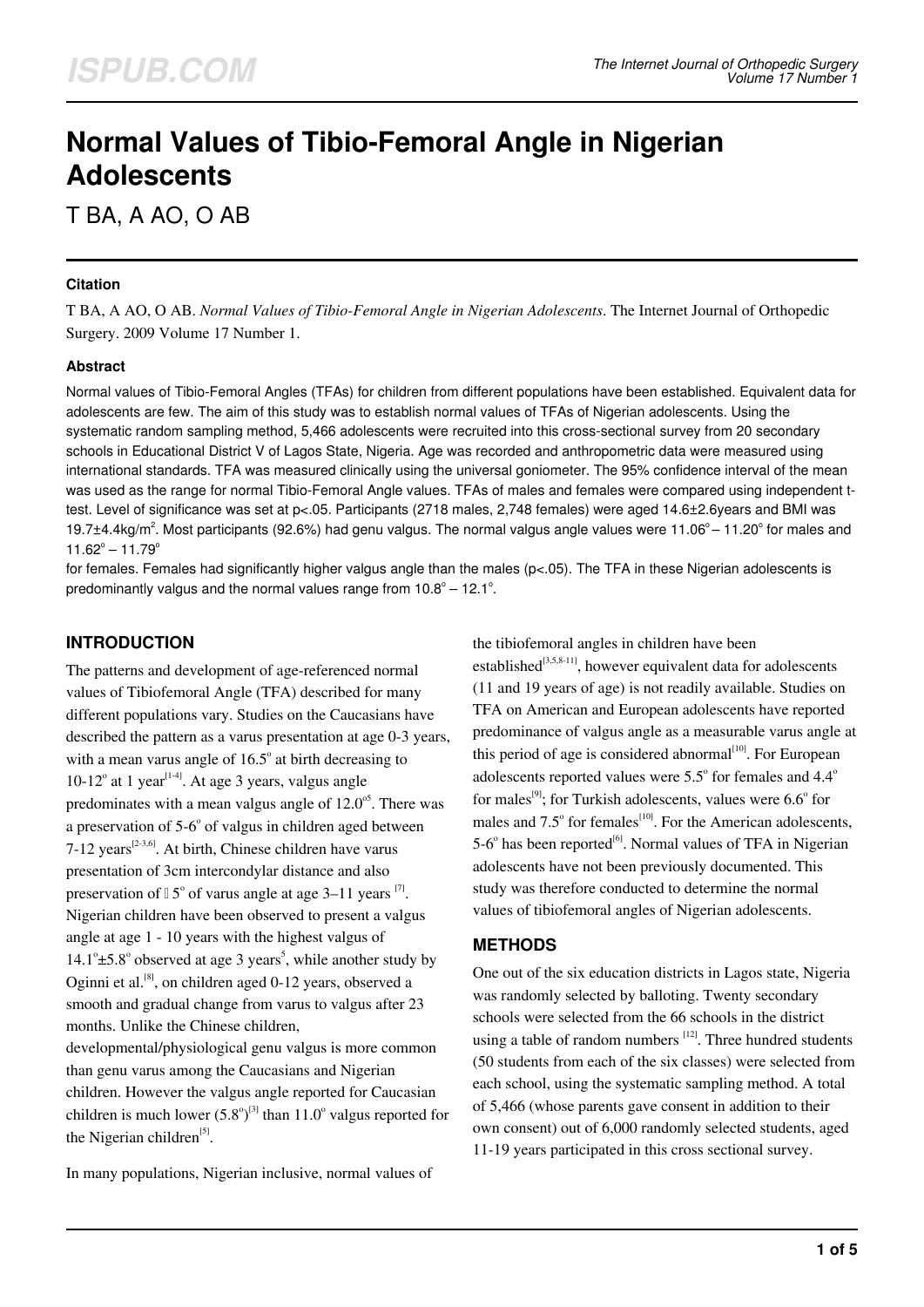Age as at last birthday and gender were recorded. Body weight was measured with students bare-footed in school uniform standing on a scale (Seca, Germany) looking straight forward $^{[13]}$ . Height was measured with each participant standing upright, barefooted, heels together, knees straight with the back against the height meter (Seca, Germany), looking straight forward. The horizontal projection of the height meter was adjusted to touch the vertex of the subject without exerting undue pressure. The height was then recorded in meters (m) to the nearest whole  $number<sup>[13]</sup>$ 

The body mass index of participants was calculated. The tibiofemoral angle was measured with the subjects standing in anatomic position, with hips and knees in full extension. All landmarks (anterior superior iliac spine, apex of the patella, mid-point of the ankle and the second toe) were identified by palpation and marked with the skin marker. A piece of an embroidery thread was attached with cellotape to the identified body landmarks, this showed the line of the TFA. The goniometer was then placed, with the centre on the apex of the patella and the arms aligned to the thread. The acute angle between the shafts of the femur and the tibia was then measured in degrees and recorded as the genu valgus/genu varus present [4].

# **DATA ANALYSIS**

The mean and percentile of tibiofemoral angles were calculated. The 95% confidence interval was used as range for normal value  ${X±1.96SE(X)}$ . Independent t-test was used to compare the tibiofemoral angles in males and females.

# **RESULTS**

Participants' (2,718 males and 2,748 females) mean age was 14.7±2.2 years, mean weight was 48.4±11.8kg and mean height was 1.6±0.1m. Their body mass index averaged  $19.7 \pm 4.4$  kg/m<sup>2</sup>.

Majority (92.6%) of the participants had valgus angle while only 7.4% had varus angle presentation. The normal values of valgus angle at  $95\%$  CI ranged from  $10.8^{\circ}-12.1^{\circ}$  (mean value  $11.4^{\circ}$ ± $1.9^{\circ}$ ). The frequency distribution of the participants in percentiles is presented in table 1. One thousand, five hundred and fifty one participants (32.6%) out of the all the participants with genu valgus were within  $2<sup>nd</sup>$ quartile while only 831 (16.4%) were in the  $1<sup>st</sup>$  quartile.

## **Figure 1**

Table 1: Frequency Distribution of Valgus Angle in **Quartiles** 

| Quartile (angle)                              | n    | $\frac{9}{6}$ |  |
|-----------------------------------------------|------|---------------|--|
| $11$ Quartile (<9.5°)                         | 831  | 16.40         |  |
| 2 <sup>nd</sup> Quartile (9.5°-11.0°)         | 1651 | 32.60         |  |
| 3 <sup>rd</sup> Quartile (11.0°-12.0°         | 1053 | 20.80         |  |
| 4 <sup>th</sup> Quartile (12.0 <sup>o+)</sup> | 1527 | 30.20         |  |
|                                               |      |               |  |

Table 2 presents the summary data for genu valgus by gender and age. The highest mean valgus angle of  $11.4^\circ$  $\pm 2.1^{\circ}$  degrees was observed at age 16 years in males and  $12.5^{\circ}$ ±2.2 $^{\circ}$  degrees in females at age 18 years. In age 11 years through 19 years, valgus angles for male and female differed significantly (Table 3).

## **Figure 2**

Table 2: Mean and Percentile Data of Valgus Angle of Participants by Age and Gender

| (YTS)        | <b>Age Gender</b> | $\mathbf{n}$ | <b>MeaniSD</b><br>(°) | 25th Percentile<br>(°) | Median<br>$\circ$ | 75 <sup>th</sup> Percentile<br>$\circ$ | 95% CI<br>$\circ$ |
|--------------|-------------------|--------------|-----------------------|------------------------|-------------------|----------------------------------------|-------------------|
| 11           | M                 | 230          | $11.07 \pm 1.16$      | 11.00                  | 11.50             | 12.00                                  | $10.91 - 11.22$   |
|              | F                 | 213          | $12.43\pm 2.24$       | 11.00                  | 13.00             | 14.00                                  | $12.12 - 12.73$   |
| 12           | M                 | 367          | $11.36 \pm 1.75$      | 10.00                  | 11.50             | 12.00                                  | $11.18 - 11.54$   |
|              | F                 | 280          | $10.44 \pm 2.73$      | 7.63                   | 10.00             | 13.00                                  | $10.12 - 10.76$   |
| 13           | M                 | 301          | $10.94 \pm 1.87$      | 10.00                  | 10.50             | 11.50                                  | $10.73 - 11.15$   |
|              | F                 | 338          | 12.03+2.73            | 11.00                  | 12.00             | 13.00                                  | $11.87 - 12.13$   |
| 14           | M                 | 302          | 11.20±1.54            | 10.00                  | 11.25             | 12.50                                  | $11.02 - 11.37$   |
|              | F                 | 339          | 11.52+2.36            | 10.00                  | 11.00             | 13.00                                  | $11.27 - 11.77$   |
| 15           | м                 | 251          | $11.31 + 1.76$        | 10.00                  | 11.50             | 12.50                                  | $11.09 - 11.53$   |
|              | F                 | 400          | $12.38 + 2.23$        | 10.50                  | 12.00             | 13.00                                  | $12.16 - 12.61$   |
| 16           | M                 | 367          | $11.43 + 2.12$        | 10.00                  | 11.50             | 12.50                                  | $11.22 - 11.65$   |
|              | F                 | 585          | $11.94 \pm 1.67$      | 11.00                  | 12.00             | 13.00                                  | $11.80 - 12.08$   |
| 17           | M                 | 248          | $10.46 \pm 1.60$      | 9.50                   | 11.00             | 11.50                                  | $10.26 - 10.66$   |
|              | F                 | 307          | $10.62 \pm 1.76$      | 9.50                   | 10.50             | 12.00                                  | $10.42 - 10.81$   |
| 18           | M                 | 285          | $11.08 \pm 1.52$      | 10.00                  | 11.00             | 11.50                                  | $10.91 - 11.26$   |
|              | F                 | 158          | 12.4942.22            | 10.50                  | 12.50             | 14.00                                  | $12.14 - 12.84$   |
| 19           | м                 | 64           | 11.10 ± 1.69          | 10.00                  | 11.50             | 12.00                                  | $12.14 - 12.84$   |
|              | F                 | 27           | 10.39±0.95            | 10.00                  | 10.00             | 10.00                                  | $10.00 - 10.75$   |
| <b>Total</b> | M                 | 2415         | $11.13 + 1.74$        | 10.00                  | 11.00             | 12.00                                  | $11.06 - 11.20$   |
|              | F                 | 2647         | $11.71 \pm 2.17$      | 10.50                  | 11.50             | 13.00                                  | $11.62 - 11.79$   |
| AII          |                   | 5062         | $11.43 \pm 1.99$      | 10.00                  | 11.50             | 12.50                                  | $10.80 - 12.06$   |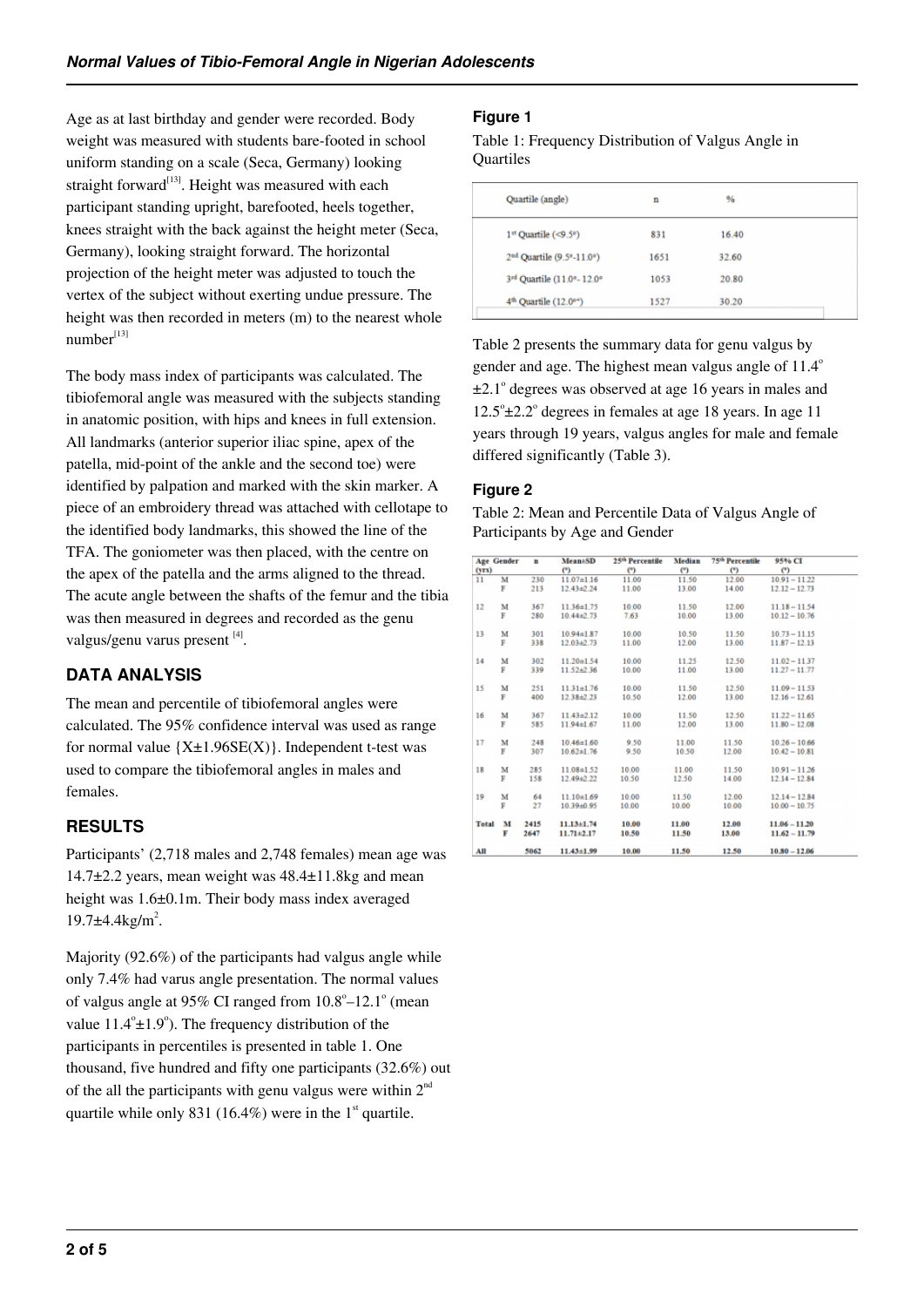#### **Figure 3**

Table 3: Independent T-Test of Valgus Angle of Male and Female Adolescents by Age

| Age (yrs) | Male<br>Mean#SD  | Female<br><b>Mean</b> <sup>t</sup> SD | $t - value$ | p-value |  |
|-----------|------------------|---------------------------------------|-------------|---------|--|
| 11        | $11.07 \pm 1.16$ | $12.43 \pm 2.24$                      | $-8.087$    | 0.000   |  |
| 12        | $11.36 \pm 1.75$ | $1044\pm2.73$                         | 5.220       | 0.000   |  |
| 13        | $10.94 \pm 1.94$ | $12.03 \pm 1.46$                      | $-8.225$    | 0.000   |  |
| 14        | 11.20±1.54       | $11.52 + 2.36$                        | $-2.022$    | 0.000   |  |
| 15        | $11.31 \pm 1.76$ | 12.38±2.23                            | $-6.475$    | 0.000   |  |
| 16        | $11.43 \pm 2.12$ | $11.94 \pm 1.67$                      | $-4.096$    | 0.000   |  |
| 17        | $10.46 \pm 1.60$ | $10.62 \pm 1.76$                      | $-1.095$    | 0.000   |  |
| 18        | $11.08 \pm 1.52$ | 12.49±2.22                            | $-7.893$    | 0.000   |  |
| 19        | $11.10 \pm 1.69$ | 10.37±0.95                            | 2.105       | 0.000   |  |
| Mean      | $11.13 \pm 1.74$ | $11.71 \pm 1.99$                      | $-10.345$   | 0.000   |  |

## **DISCUSSION**

The predominant TFA in the adolescents is valgus angle and a measurable varus angle at this period of age might be considered as abnormal. This finding is in agreement with many previous studies on the pattern of development of tibiofemoral angle in children in many populations e.g Americans, Nigerians, Europeans, Turkish and Iranians<sup> $[2-3,5,9-11]$ </sup>. These authors all reported preservation of valgus angle in the late childhood. A few of these studies which were on the adolescents also agrees with this study as they also observed a valgus presentation in the adolescents. Arazi et al., <sup>[10]</sup> who evaluated the normal development of the tibiofemoral angle in Turkish children aged 3-17 years reported that a measurable varus angle at this period of age is considered abnormal.

The normal values of valgus angle were  $11.1^\circ$  -  $11.2^\circ$  for boys and  $11.6^{\circ}$  -  $11.8^{\circ}$  for girls. The values of the valgus angle obtained in this study were higher than the values obtained in many studies on tibiofemoral angle in many populations but similar to the value obtained by Arazi et al., in their study of Turkish adolescents<sup>[10]</sup>. Arazi et al.,  $[10]$ reported 11° of physiologic genu valgus in children aged between 3 and 17 years, whereas majority of the studies on tibiofemoral angle reported a lower value of valgus angle<sup>[2,6,7,9]</sup>. This difference in the observed value of valgus can be attributed to racial differences.

Girls presented with significantly higher valgus angle than the boys, this pattern is similar to those obtained by some of the previous authors who also observed a higher value of valgus angle in the females than the males  $(7,9-11)$ . This higher value of valgus can be attributed to the shape of the female

pelvis, as female true pelvis differs from the male in being shallower, having straighter sides, a wide angle between the pubic rami at the symphysis and a proportionately larger pelvic outlet<sup>[14]</sup>.

The establishment of a normal age and gender- referenced value of the knee angle in adolescents is of paramount clinical importance, as such knowledge would allow orthopaedic surgeons and physiotherapists to determine whether the knee alignment in a specific patient represents physiologic development or not. Moreover, a relevant and correct understanding of the development of the knee angle and limb alignment would prevent unreasonable apprehension by parents and relatives, and unnecessary diagnostic measurements, such as repeated exposure to radiation, and the inappropriate application of orthotics or bracing, which are not often cost-effective and might even hinder natural development $[3,7,15]$ . In addition, this understanding would help diagnose, evaluate, and treat pathologic conditions, such as, infantile tibia vara or Blount's disease<sup>[15,16]</sup>.

## **CONCLUSION**

The predominant tibio-femoral angle among adolescents in Nigeria is valgus and the normal values are between  $10.8^{\circ}$  -12.1° at 95% CI. In general females had significantly greater valgus angle than males.

#### **References**

1. Shopfner CE and Coin CG: Genu varus and valgus in children. Radiology 1969, 92:723–32. 2. Engeli GM and Staheli LT: The natural history of torsion and other factors influencing giant in childhood: A study of the angle of gait, tibia torsion, knee angle, hip rotation and development of the arch in normal children. Clinical Orthopaedic 1974, 99: 12-17. 3. Health CH and Staheli LT: Normal limits of knee angle in white children – Genu Varum and Genu Valgum. Journal of Paediatric Orthopaedic 1993, 13(2): 259-262. 4. Greene WB: Genu Varum and Genu Valgum in children: Differential diagnosis and guidelines for evaluation. Comprehensive Therapy 1996, 22(1) 22-29. 5. Omololu B, Tella A, Ogunlade SO, Adeyemo AA, Alonge TO, Salawu SA and Akinpelu AO: Normal values of knee angle, inter-condylar and inter- malleolar distances in Nigeria children. West African Journal of medicine 2003,  $22(4): 301 - 304$ 6. Salenius P and Vankka E: The development of the tibiofemoral angle in children. Journal of Bone and Joint Surgery 1975, 57:259-261. 7. Cheng JCY, Chen PS, Chiang SC and Hui PW: Angular rational profile of the lower limb in 2,630 Chinese children. Journal of Paed. Orthop. 1991, 1: 151 – 161 8. Oginni LM, Badru OS, Sharp CA, Davie MWJ and Worsfold M: Knee Angles and Rickets in Nigeria Children. J. Paed. Orthop. 2004, 24(4): 403-407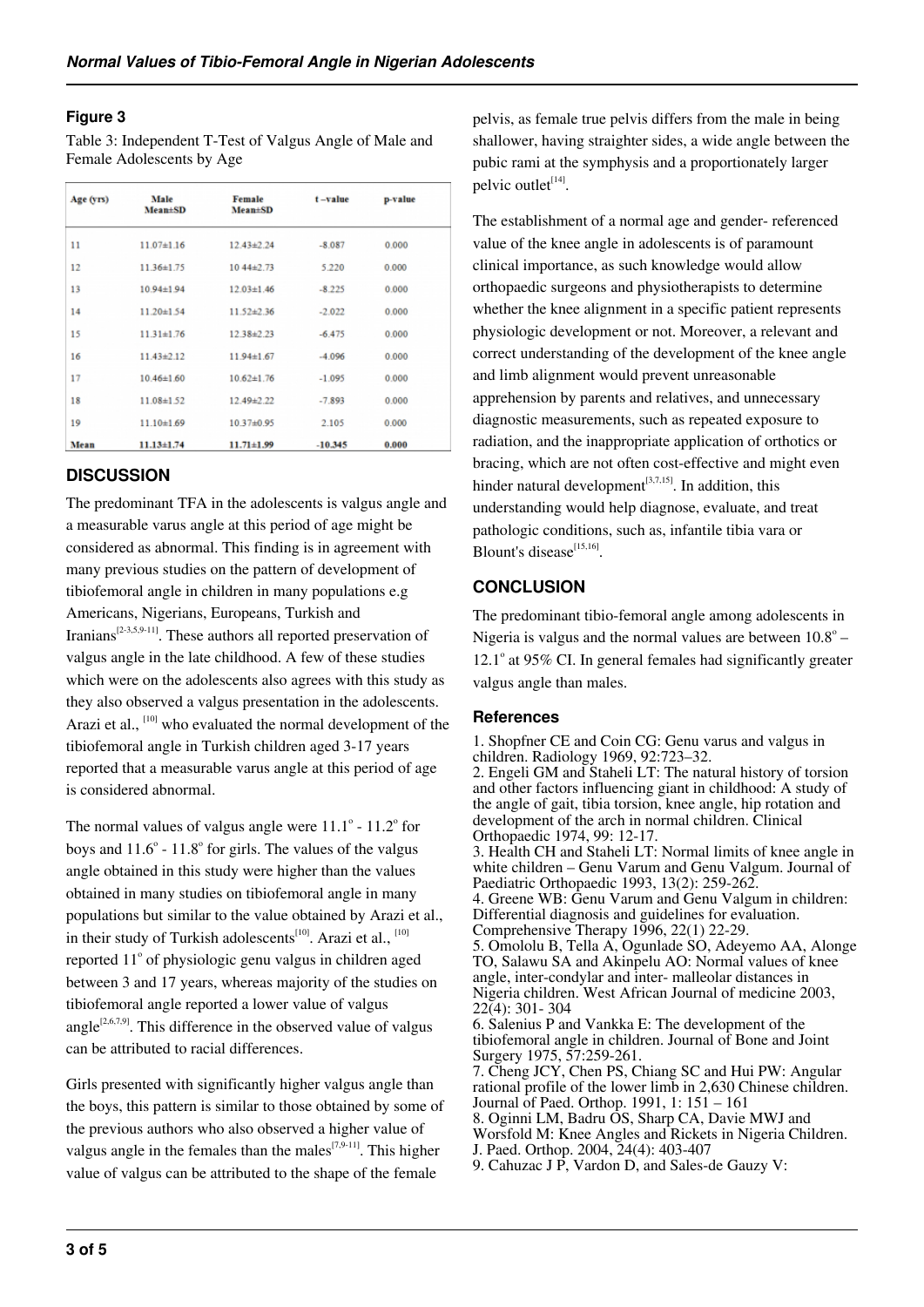Development of the clinical tibiofemoral angle in normal adolescents. Journal of Bone and Joint surgery 1995, Vol.77 (B) No 5:729-732.

10. Arazi M, Ogun TC and Mimik R: Normal development of the tibiofemoral angle in children: A clinical study of 590 normal subjects from 3 to 17 years of age. Journal of Pediatric Orthop. 2001, 21(2) 264-267.

11. Karimi-Mobarake M, Kashefipour MA and Yousfnejad Z: The Prevalence of Genu Varum and Genu Valgum in Primary school Children in Iran 2003-2004. J. Med. Sci. 2005 5(1): 52-54.

12. Ogbeibu AE: Biostatistics – A Practical Approach to Research and Data Handling. Mindex Publishing Company Ltd. Nigeria 2005.

13. ISAK: International Standard for Anthropometric Assessment, Published by the International Society for the Advancement of Kinanthropometry 2001, 53-58 14. Mantle J, Haslam J and Barton S: Physiotherapy in Obstetrics and Gynaecology. 2nd Edition. Butterworth Heinemann London. 2005,

15. Levine AM and Drennan JC: Physiological bowing and tibia vara. The metaphyseal-diaphyseal angle in the measurement of bowleg deformities. J Bone Joint Surg. (Am) 1982, 64:1158–1163.

16. MacDade W: Bow legs and knock-knees. Paediatric Clinic of North America 1977, 24:825